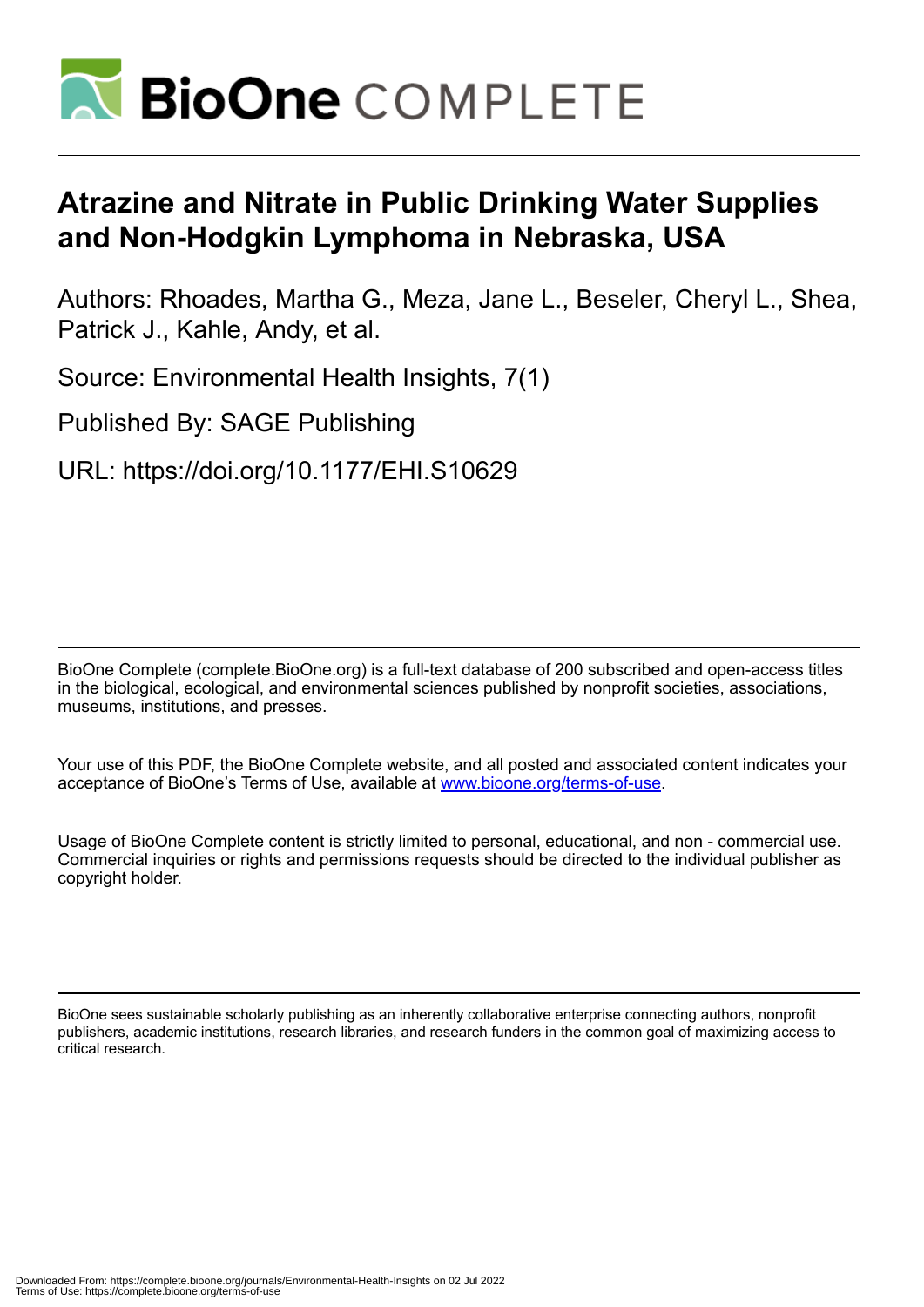## [Environmental Health Insights](http://www.la-press.com/environmental-health-insights-journal-j110)



**Open Access** Full open access to this and thousands of other papers at <http://www.la-press.com>.

ORIGINAL RESEARCH

## **Atrazine and nitrate in public Drinking Water supplies and non-Hodgkin Lymphoma in nebraska, UsA**

Martha G. Rhoades<sup>1</sup>, Jane L. Meza<sup>2</sup>, Cheryl L. Beseler<sup>3</sup>, Patrick J. Shea<sup>1</sup>, Andy Kahle<sup>4</sup>, Julie M. Vose<sup>5</sup>, Kent M. Eskridge<sup>6</sup> and Roy F. Spalding<sup>7</sup>

<sup>1</sup>School of Natural Resources, University of Nebraska-Lincoln, Lincoln, Nebraska. <sup>2</sup>Department of Biostatistics, University of Nebraska Medical Center, Omaha, Nebraska. <sup>3</sup>Department of Psychology, Colorado State University, Fort Collins, Colorado. <sup>4</sup>Nebraska Department of Health and Human Services, Lincoln, Nebraska. <sup>5</sup>Division of Hematology/Oncology, University of Nebraska Medical Center, Omaha, Nebraska. <sup>6</sup>Department of Statistics, University of Nebraska-Lincoln, Lincoln, Nebraska. <sup>7</sup>Department of Agronomy and Horticulture, University of Nebraska-Lincoln, Lincoln, Nebraska. corresponding author email: [mrhoades1@unl.edu](mailto:mrhoades1@unl.edu)

**Abstract:** A secondary analysis of 1999–2002 Nebraska case-control data was conducted to assess the risk of non-Hodgkin lymphoma (NHL) associated with exposure to nitrate- and atrazine-contaminated drinking water. Water chemistry data were collected and weighted by well contribution and proximity of residence to water supply, followed by logistic regression to determine odds ratios (OR) and 95% confidence intervals (CI). We found no association between NHL risk and exposure to drinking water containing atrazine or nitrate alone. Risk associated with the interaction of nitrate and atrazine in drinking water was elevated (OR, 2.5; CI, 1.0–6.2). Risk of indolent B-cell lymphoma was higher than risk of aggressive B-cell lymphoma (indolent: OR, 3.5; CI, 1.0–11.6 vs. aggressive: OR, 1.9; CI, 0.6–5.58). This increased risk may be due to *in vivo* formation and subsequent metabolism of *N*-nitrosoatrazine. A larger study is warranted to confirm our findings.

**Keywords:** NHL, atrazine, nitrate, nitrosamines, drinking water

*Environmental Health Insights* 2013:7 15–27

doi: [10.4137/EHI.S10629](http://dx.doi.org/10.4137/EHI.S10629)

This article is available from [http://www.la-press.com.](http://www.la-press.com)

© the author(s), publisher and licensee Libertas Academica Ltd.

This is an open access article. Unrestricted non-commercial use is permitted provided the original work is properly cited.

Environmental Health Insights 2013:<sup>7</sup> **15**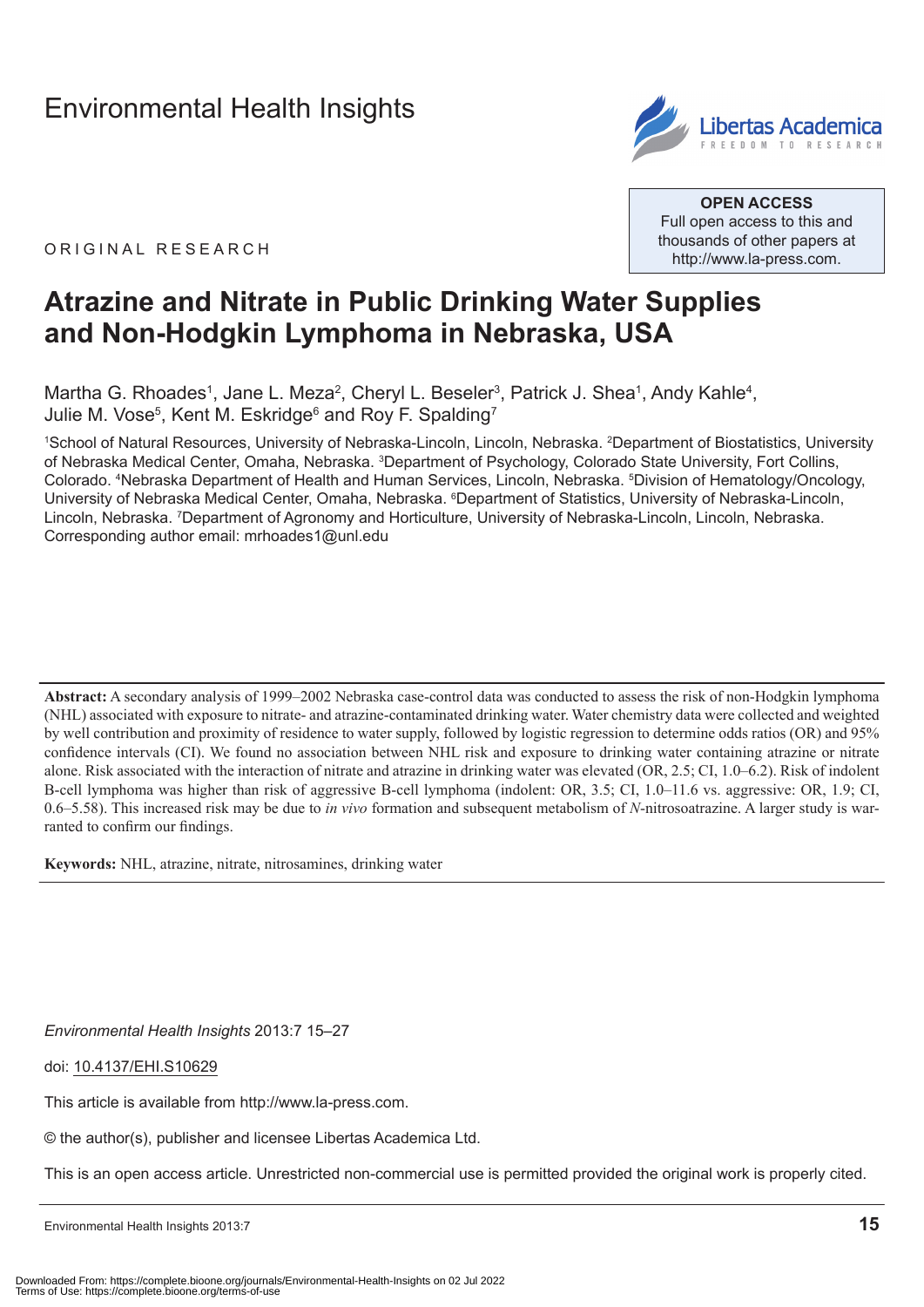## **Introduction**

In recent years, the incidence of non-Hodgkin lymphoma (NHL) has increased more rapidly in rural areas than in urban areas and has been consistently higher in Nebraska than the United States as a whole.1,2 In 2008, the Centers for Disease Control reported NHL incidence in Nebraska's 93 counties ranged from 17/100,000 to 32/100,000 people.<sup>2</sup> Agricultural practices, $3-5$  ingestion of nitrate-contaminated drinking water,  $6-10$  and pesticide exposure<sup>11-14</sup> have all been linked to an increased incidence of NHL.

Substantial nitrate and atrazine contamination of groundwater has occurred in Nebraska, mainly attributed to application of atrazine and nitrogen-based fertilizers, and exacerbated by irrigation.<sup>15–17</sup> Groundwater provides more than 85% of Nebraska's drinking water and median nitrate-N concentrations in Nebraska groundwater rose an average of 0.16 mg/L/year from 1978 to 1998.16 Atrazine (6-chloro-*N*-ethyl-*N*′-(1 methylethyl)-1,3,5-triazine-2,3-diamine) is a triazine herbicide widely used since its introduction in the 1960s, with peak application rates during the 1980s.18,19 Atrazine is one of the most prevalent corn herbicides and is the most common pesticide detected in US waters.20,21 A 1997 study reported co-occurrence of high nitrate-N concentrations in 70 drinking water wells testing positive for atrazine.<sup>22</sup>

Exposure to drinking water contaminated with both nitrate and atrazine may increase the risk of developing NHL due to *in vivo* nitrosamine formation.23–25 Many nitrosamines are known carcinogens<sup>26</sup> and some are on the Environmental Protection Agency's Unregulated Contaminant Monitoring Rule 2 list, raising concerns that nitrosamines may be related to drinking water toxicity. During digestion nitrate is reduced to nitrite and many secondary amines are nitrosated in the presence of nitrite under acidic conditions that are similar to those of the human stomach.<sup>27–30</sup> Atrazine is a secondary amine that nitrosates to form *N*-nitrosoatrazine (NNAT), which has been shown to significantly increase chromosomal abnormalities in lymphocytes *in vitro* at low concentrations.<sup>31</sup>

A positive association between atrazine in drinking water and stomach cancer and a negative association between stomach cancer and nitrate in drinking water has been reported in an ecological study conducted in Canada. An evaluation of the interaction was not reported in that study.<sup>32</sup> An association between



nitrate in drinking water and an increased risk of NHL in Nebraska men and women has been reported,<sup>7</sup> but there was no association with risk of any cancer, NHL, leukemia, melanoma or cancers of the colon, breast, lung, pancreas or kidney in Iowa women,<sup>10</sup> or in case control studies conducted in Iowa and Minnesota.8,9 These discrepancies may be due to differences in study design, methodology used to determine exposure, analytical techniques, confounding due to other drinking water contaminants, or uncontrolled confounding due to other causes. To our knowledge, these studies did not control for exposure to atrazine, which may be a confounder in the Nebraska study, thereby showing a positive association between nitrate and NHL risk.

The methodologies used to determine exposure differ among studies and exposure data may be unreliable, leading to misclassification of exposure. Like many cancers, NHL has a long latency period and assessing risk associated with environmental exposures using historical data is difficult at best. Many study participants consume water from a complex public water supply (PWS) infrastructure. Based on the pathways of nitrosamine formation, metabolism and subsequent carcinogenicity, we hypothesized that exposure to both atrazine and nitrate would increase risk of NHL. The associations between risk factors and NHL histological subtypes are reportedly stronger than associations between the same risk factors and NHL in aggregate.<sup>33</sup> Therefore we further hypothesized that differences would be observed based on NHL subtype (aggressive B-cell, indolent B-cell, and T-cell). The aims of our analysis were to: (1) estimate each subject's exposure to the contaminants of concern from municipal wells that directly contribute to a subject's exposure to atrazine and nitrate from his/her drinking water supply; (2) evaluate the association between NHL and drinking water contaminated with atrazine and/or nitrate; and (3) assess the association of exposure to nitrate- and/or atrazine-contaminated drinking water by NHL subtype.

## **Methods**

### Study population

The sample of participants for this analysis was selected from a population-based sample of 389 NHL cases and 535 controls recruited between January of 1999 and December of 2002.<sup>34</sup> Participants included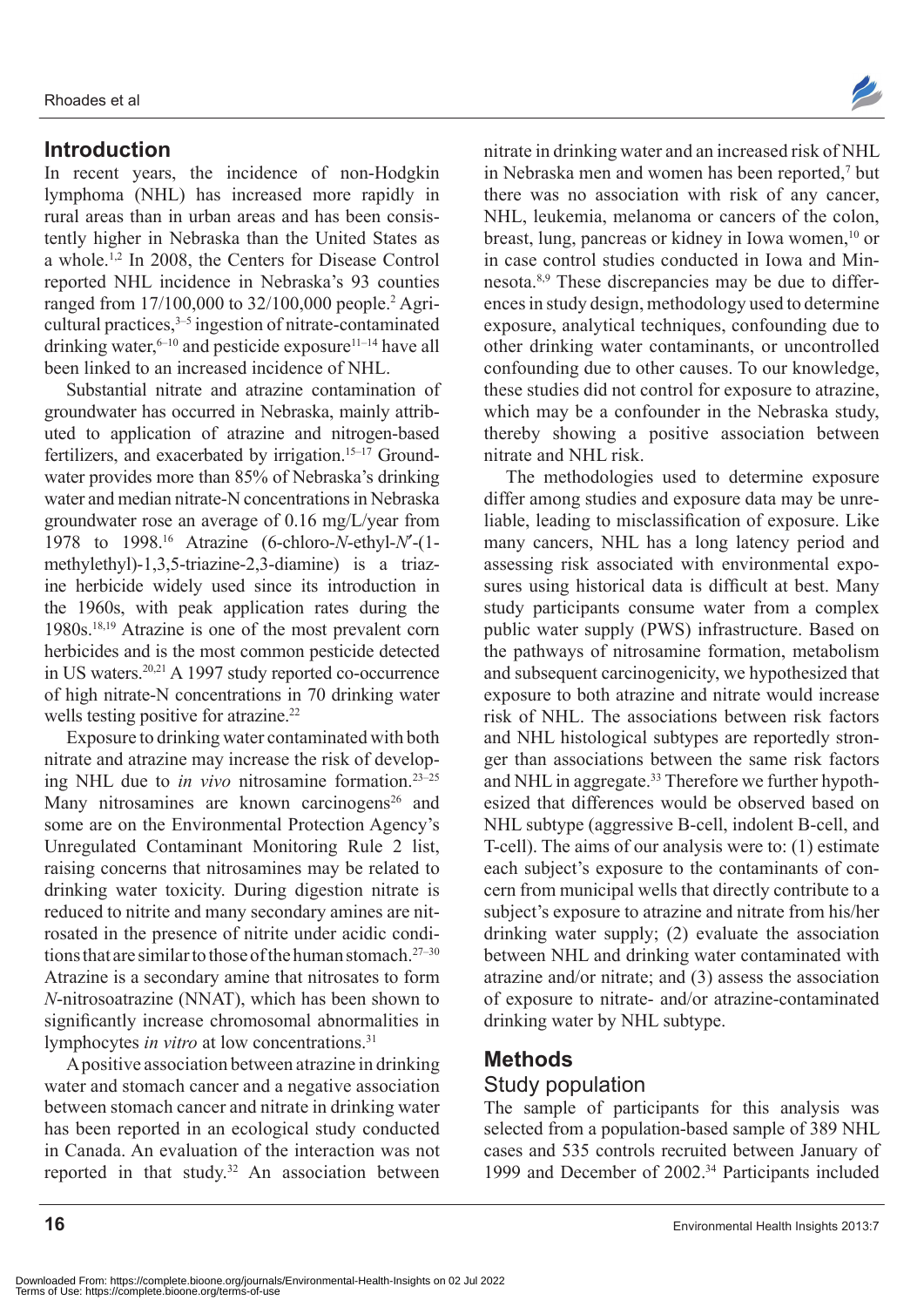

males and females of white, black, Hispanic, Asian, and Native American origin, aged 21 to 75, and residing in Nebraska. Cases were identified using a rapidreporting system through the Nebraska Lymphoma Registry and Tissue Bank and were eligible for the study if they met the following criteria: (1) diagnosed with NHL; (2) resided in one of 66 counties in eastern Nebraska at the time of diagnosis; (3) between 20 and 75 years of age; (4) alive at the time of initial contact; (5) had histologic and microscopic confirmation of the diagnosis; (6) had no history of other cancer or HIV infection; and (7) mentally competent to participate. Of 949 cases identified, 529 met eligibility requirements and were administered a telephone interview (for the non-dietary part of the questionnaire) and mailed a questionnaire (for collection of dietary information). Three hundred eighty-nine subjects were enrolled in the study (73.4% participation rate). Outright refusals by subjects and physicians accounted for 21% and the remaining 5.5% could not be contacted. All tumor cases were classified according to the NHL classification system of the World Health Organization.<sup>35</sup>

Eligible controls were identified by two-stage random-digit dialing by the Iowa State University Center for Survey Statistics and Methodology. Controls without a history of HIV infection and cancer were randomly selected from the same geographical area as cases with frequency matching by age (five-year age groups) and sex using a 1.5 to 1 matching ratio. Controls also needed to meet the following eligibility criteria: (1) a resident in one of 66 counties in eastern Nebraska; (2) alive at the time of initial contact; and (3) mentally competent to give informed consent. Of 697 eligible controls, 535 participated in the study (76.8% participation rate). The main reasons for nonparticipation were subject refusal  $(n = 116)$ , concern regarding blood collection  $(n = 10)$ , subject could not be contacted (n = 28), or illness (n = 8).<sup>34</sup>

After obtaining informed consent, 924 Nebraska residents aged 21 to 75 were interviewed by telephone. Information on basic demographics, tobacco use, and family history of cancer was obtained, as well as additional information about city and state of residence between 1970 and the interview date, the number of years lived at each residence, and past sources of drinking water.34,36

Exact addresses were collected for the most recent residence whereas previous residences included only

city and state. It was imperative for identifying the associated water source(s) that the exact location of all residences be known. A subgroup of participants from the original study was included in the analysis. This subgroup included those subjects who reported one residence between 1978 and recruitment. Tumor classes were categorized as aggressive B-cell lymphoma, indolent B-cell lymphoma, or T-cell lymphoma. The protocol for use of human subjects in this research was approved by the Institutional Review Board at the University of Nebraska Medical Center (IRB# 318-05-EP).

#### Water data: assessment and variables

For each PWS represented in this study, the manager was contacted to confirm that the address of interest was connected to the PWS during the time period of interest. Fifty-nine participants listing private well as their water supply were excluded for lack of well water quality data. Private wells are not subject to mandatory testing under the Safe Drinking Water Act (SDWA). One hundred and forty cases and 192 controls were eligible to participate in this study, representing 98 PWSs.

Archived records of nitrate and pesticide concentrations were obtained from the Nebraska Department of Health and Human Services and PWS managers. Data extracted and transcribed for 1967 through 1998 included the date the well went into service, annual well production during the time period of interest, contaminant concentrations, and geographical location of residence respective to the well(s) or storage reservoir of interest. Not all wells contribute an equal amount of water to the PWS. Pumping volumes for PWS wells are calculated and reported annually. From these data, we calculated yearly exposure concentrations for each contaminant per study subject. For each subject, total annual production of each well contributing to the subject's residence was multiplied by the average contaminant concentration for that well, then weighted based on the percentage of that well's contribution relative to the total contribution of all wells pumping into the distribution system, for the residence of interest. These annual exposure concentrations were then averaged to give a final exposure concentration of each contaminant per participant.<sup>36</sup> For those listing purified or bottled water as their water supply, concentrations were entered as 0, as were PWS values

Downloaded From: https://complete.bioone.org/journals/Environmental-Health-Insights on 02 Jul 2022 Terms of Use: https://complete.bioone.org/terms-of-use

Environmental Health Insights 2013:<sup>7</sup> **17**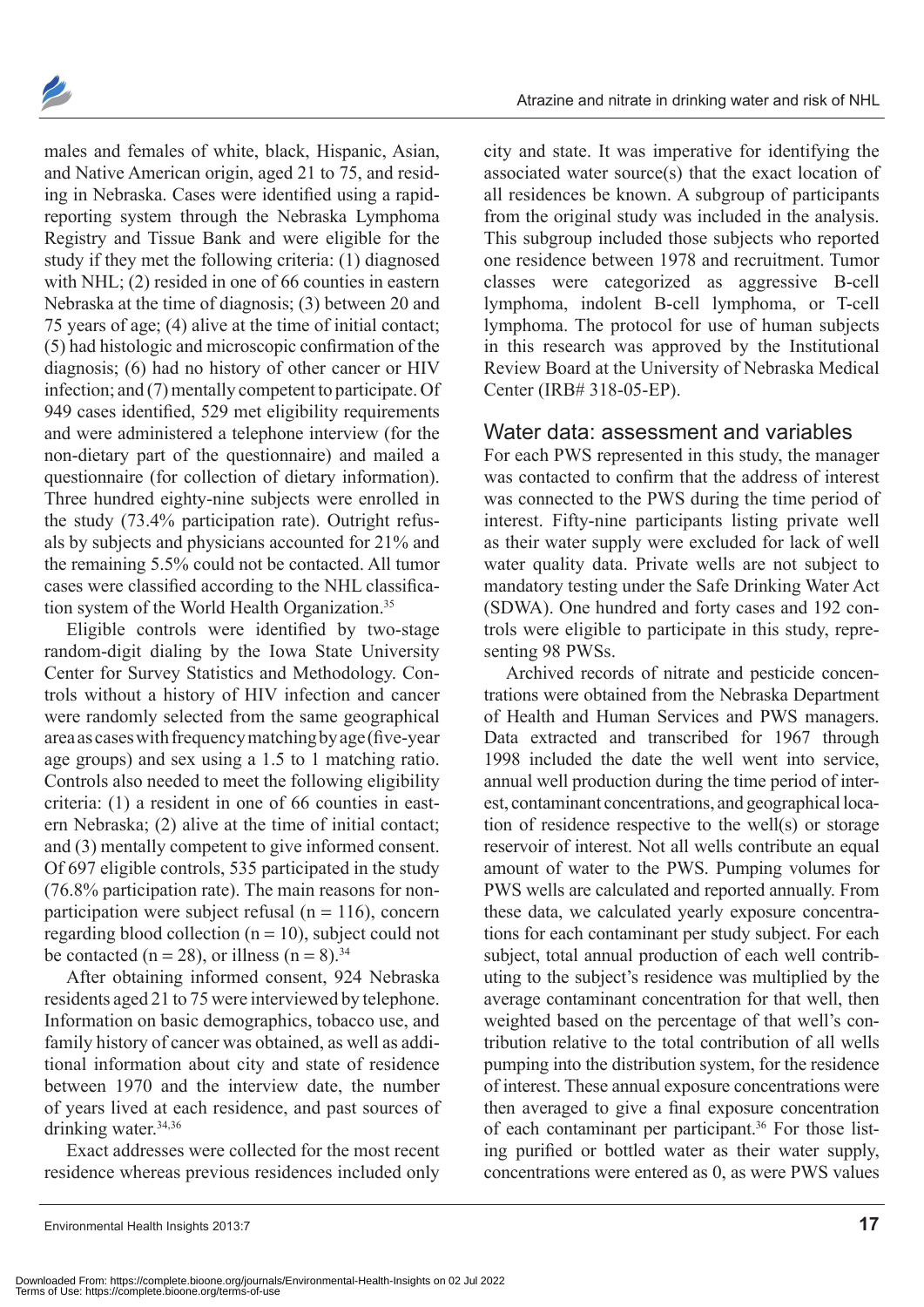reported as "no detect" or "< MDL" (less than method detection limit). All nitrate and pesticide analyses were performed at the State of Nebraska's Department of Public Health Environmental Laboratory in Lincoln. The analytical method used for the majority of pesticide analyses was USEPA 525 (GC-MS) and nitrate-N was analyzed using automated cadmium reduction. MDLs are determined on an annual basis. Reporting limits are determined from method detection limits and are 3 to 5 times greater than the MDL. We elected not to use censored data because reporting limits varied slightly from year to year. Therefore the use of 0 for non-detects simplified the methodology.

Atrazine and nitrate-N were the primary contaminants of interest but we also obtained information on methoxychlor, 2,4-D, simazine, and alachlor in order to eliminate confounding due to exposure to other pesticides in drinking water. Nitrate-N and pesticide concentrations were recorded together with month and year of the test result, well number, and well usage for the time period of interest. PWSs are required to monitor based on contaminant concentration but at a minimum the PWS must test annually for nitrate-N. The maximum contaminant level (MCL) for nitrate-N is 10 mg/L and has been an enforceable standard since 1992, when the Phase II rule was implemented by the EPA. If the concentration is greater than 5 mg/L, the PWS must increase the monitoring to quarterly intervals. The reporting limit for nitrate-N is 0.05 mg/L. Regulation of atrazine in drinking water began in 1992 following the 1986 amendment to the SDWA addressing synthetic organic compounds. The MCL for atrazine is 3 µg/L and monitoring must be performed every three years and increased to annually if atrazine is detected at or above the 0.08 µg/L reporting limit. Based on groundwater monitoring reports and research conducted in Nebraska evaluating atrazine application and irrigation trends, an assumption was made that the period of greatest exposure would occur during the latency period for NHL, believed to be 10–20 years before contracting the disease.<sup>15,36,37</sup> If this assumption results in misclassification, it would likely underestimate exposure and bias the study toward the null hypothesis that there is no association between NHL risk and exposure to nitrate and atrazine in drinking water.

To estimate "lifetime exposure dose" for each subject, data generated from a 1989 report was used



to estimate total tap water intake based on age and gender.38 The average yearly contaminant exposure for each participant was then multiplied by their total tap water intake and the yearly exposures summed for a lifetime dose.

## Outcome and covariates

The primary outcomes of interest were all NHL cases and three subtypes of NHL: aggressive B-cell (mantle cell, diffuse large cell, Burkett, other B-cell, other), indolent B-cell (chronic lymphocytic/small lymphocytic, marginal zone, follicular), and T-cell (peripheral T-cell, other T-cell). Covariates assessed included adult body mass index (BMI), years of education, gender, ethnicity (white, Hispanic, black, Asian, Indian), family history of cancer (none, cancer other than NHL, cancer of unknown type, hematopoietic other than NHL, NHL), age, marital status (married, single, separated, divorced, widowed), smoking history (never, ever), and water supply (private well, community system, bottled water, other). Six participants in the subgroup and 43 participants in the original study group reported their drinking water source as "other", which we were able to classify as PWS or bottled water. Agrichemical covariates assessed were methoxychlor, 2,4-D, simazine, alachlor, nitrate-N, and atrazine. The agrichemicals were evaluated initially as individual compounds and then as mixtures.

#### Statistical analysis

Analyses were conducted using SPSS (Statistical Package for Social Sciences version 17.0, IBM, Chicago, IL). Because we were analyzing a subset of the original sample, we examined whether restricting the analysis to those with only one residence might have selected for those at greater risk of NHL.

Descriptive statistics were used to summarize participant characteristics. Covariates and exposures to nitrate, atrazine, methoxychlor, 2,4-D, simazine and alachlor in cases and controls were compared using the odds ratio (OR) and 95% confidence intervals (CI) from univariate logistic regression models. Multivariable logistic regression was conducted; covariates identified in the univariate analysis and shown to be associated with case-control status and associated with the contaminant of interest were used to adjust the logistic regression model. For pesticides, exposed was defined as the pesticide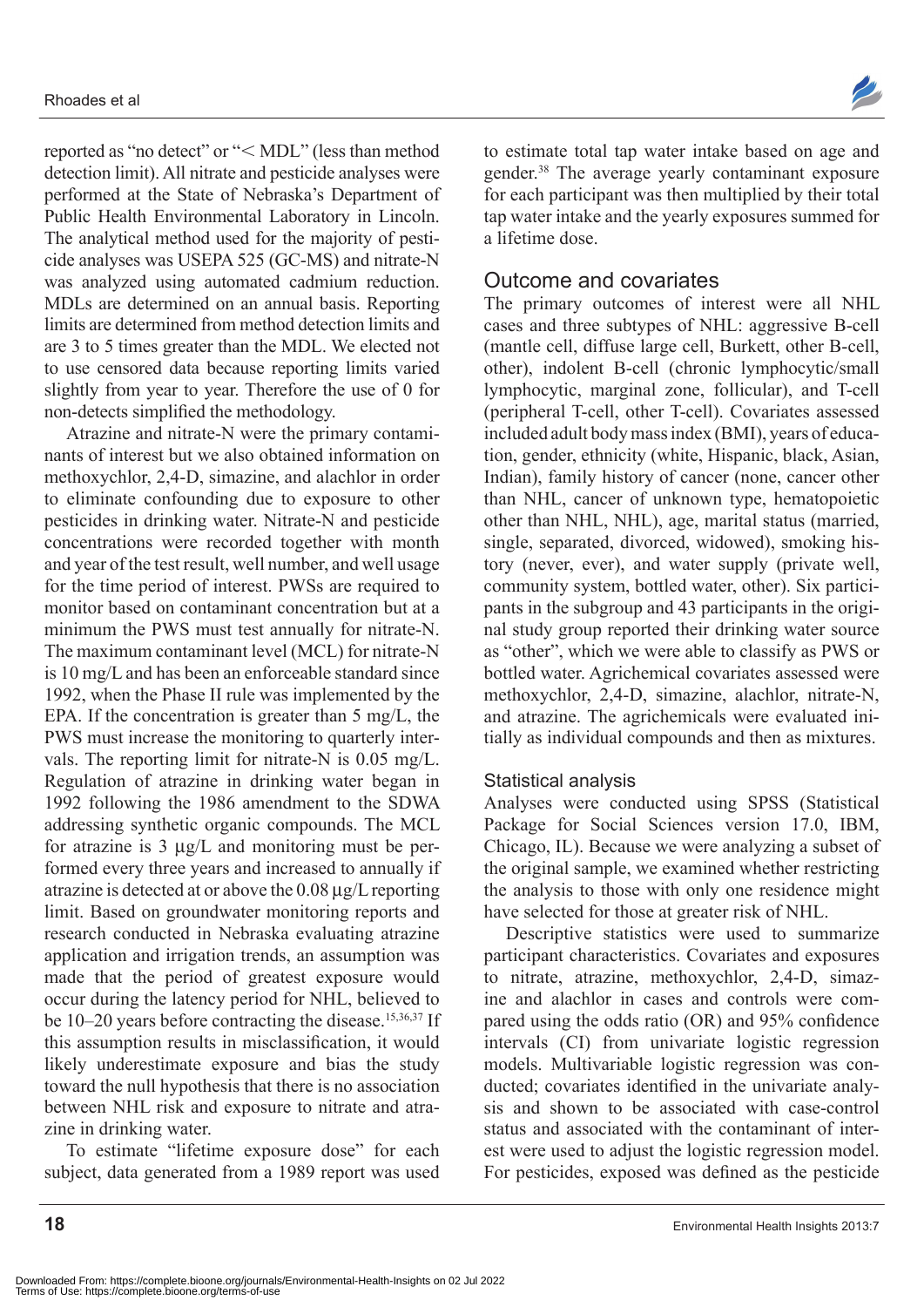

ever being detected in the drinking water supply at a concentration above the method detection limit. The United States Geographical Survey classified 2 mg/L as being the background concentration for nitrate-N in groundwater in the USA.39 Thus, in this study, participants were dichotomized as either exposed to  $\leq$  mg nitrate-N/L or  $>$  mg/L. Multivariable models were then reduced using manual backward regression. To test whether the interaction of atrazine and nitrate in drinking water may be associated with increased risk of NHL, we calculated the effects of atrazine, nitrate, and the interaction of atrazine and nitrate using multivariable logistic regression. Adjusted ORs and CIs were calculated maintaining only those confounders and interaction terms with a two-sided *P*-value  $\leq 0.05$ .

## **Results**

Subgroup cases and controls tend to be older than original study participants (Table 1). The distribution of gender, race, and marital status was similar between the subgroup and the original study group, as was the distribution of smokers and nonsmokers, family history of cancer, BMI, and water supply. Participants in the original study group were slightly more educated than the subgroup. Both groups had a similar distribution of NHL type among cases; 47% of the original study group and 49% of the subgroup were diagnosed with diffuse large cell (aggressive B-cell). Of the original group, 48% were diagnosed with follicular lymphoma (indolent B-cell), as were 46% of the subgroup. T-cell lymphoma represents 5% of cancers in both the original study and the subgroup. There was no association between the number of residences and disease status, water supply, gender, race or marital status.

The subgroup included 78 controls and 101 cases reporting a family history of cancer. In the univariate analysis, family history of cancer was not associated with increased risk of developing NHL and risk of NHL was not associated with BMI, smoking history, or education. There was no association between NHL risk and nitrate or atrazine, as well as no increased risk of developing NHL associated with methoxychlor, 2,4-D, simazine, or alachlor exposure (Table 2).

Thirty-six percent of Nebraska's population resides in the state's two major cities, Lincoln and Omaha; in this analysis  $51\%$  (n = 163) of participants

listed Omaha or Lincoln as their city of residence. We excluded participants from Lincoln and Omaha and repeated the analysis to ensure that our results were not biased toward residences in these cities. NHL risk associated with nitrate exposure was unchanged. The same sample showed risk of NHL in those exposed to atrazine as slightly elevated (OR, 1.3; CI, 0.9–1.9) but not significantly  $(P = 0.20)$ .

Multivariable logistic regression showed the relationship between the log odds and atrazine increased by  $0.916$  (SE = 0.48) when nitrate-N exposure was greater than 2 mg/L as opposed to nitrate-N exposure of 2 mg/L or less. After transforming into odds, our statistical model resulted in the odds of developing NHL being 2.9 times greater when subjects were exposed to both nitrate- and atrazine-contaminated drinking water (OR, 2.9; CI, 1.1–7.4) (*P* = 0.025) as opposed to when only atrazine or nitrate was present. After adjusting for age (by adding age as an additional continuous independent variable in the model), the risk of developing NHL remained elevated (OR, 2.5; CI, 1.0–6.2) (*P* = 0.047) (Table 3).

We investigated the association of nitrate and atrazine with risk of NHL by subtypes. After adjusting for age, the risk of indolent B-cell lymphoma ( $n = 64$ ) was significantly greater (OR, 3.5; CI, 1.0–11.6)  $(P=0.04)$  for those exposed to drinking water containing both nitrate and atrazine than those not exposed. There was also an elevated, but non-significant risk (OR, 1.9; CI, 0.6–5.6, *P* = 0.26), for aggressive B-cell lymphoma ( $n = 68$ ). Analysis by subtype strongly suggests that those exposed to nitrate- and atrazinecontaminated drinking water may be at greater risk for indolent B-cell lymphoma than aggressive B-cell lymphoma. The number of T-cell lymphoma cases was small  $(n = 8)$  and therefore not included in this analysis.

Approximately 30% of controls and 27% of cases were exposed to average nitrate-N concentrations greater than the background level of 2 mg/L while still not showing an association with increased risk of NHL in the univariate analysis. Similarly, no associated risk of NHL was found when cutoff values were lowered to 1 mg/L or 0 mg/L modeled as binary variables. Atrazine exposure occurred in 51% of controls and 57% of cases but there was no NHL risk associated with drinking water contaminated with atrazine. There was no difference in mean nitrate exposure or

Downloaded From: https://complete.bioone.org/journals/Environmental-Health-Insights on 02 Jul 2022 Terms of Use: https://complete.bioone.org/terms-of-use

Environmental Health Insights 2013:<sup>7</sup> **19**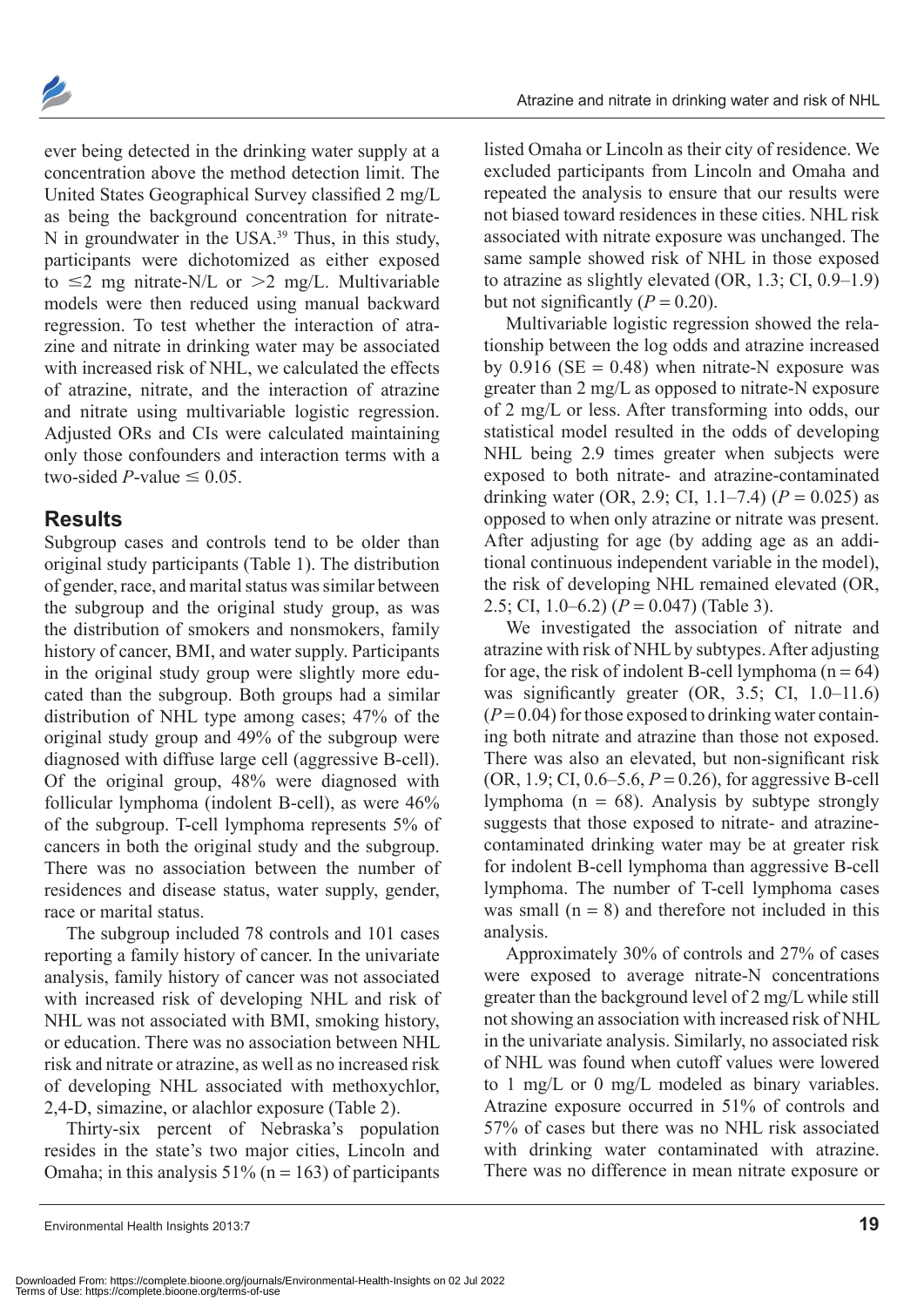#### Rhoades et al



Table 1. Characteristics of the original Nebraska study population and subgroup\* included in this study.<sup>†</sup>

|                                          | <b>Original study population</b> |                              | <b>Subgroup study population</b> |                              |
|------------------------------------------|----------------------------------|------------------------------|----------------------------------|------------------------------|
|                                          | Controls ( $n = 535$ )<br>(58%)  | Cases ( $n = 387$ )<br>(42%) | Controls ( $n = 192$ )<br>(58%)  | Cases ( $n = 140$ )<br>(42%) |
| Age (years)<br>Median (IQR) <sup>‡</sup> | 59 (48-68)                       | $61(54 - 76)$                | 65 (55-70)                       | 65 (56-72)                   |
|                                          | $n$ (%)                          | $n$ (%)                      | $n$ (%)                          | $n$ (%)                      |
| Education                                |                                  |                              |                                  |                              |
| $\leq 12$                                | 241 (45)                         | 164 (43)                     | 95 (49)                          | 69 (50)                      |
| $13 - 15$                                | 141 (26)                         | 122 (32)                     | 49 (26)                          | 37(27)                       |
| $16+$                                    | 153 (29)                         | 97(25)                       | 49 (25)                          | 32(23)                       |
| Water supply                             |                                  |                              |                                  |                              |
| Private                                  | 71 (13)                          | 75 (20)                      | 0(0)                             | 0(0)                         |
| Community                                | 417 (78)                         | 284 (74)                     | 181 (94)                         | 134 (96)                     |
| <b>Bottled</b>                           | 16(3)                            | 11(3)                        | 7(4)                             | 4(3)                         |
| Other                                    | 30(6)                            | 13(3)                        | 4(2)                             | 2(2)                         |
| Gender                                   |                                  |                              |                                  |                              |
| Males                                    | 281 (52)                         | 214 (55)                     | 94 (49)                          | 70 (50)                      |
| Females                                  | 254 (48)                         | 173 (45)                     | 98 (51)                          | 70 (50)                      |
| Race                                     |                                  |                              |                                  |                              |
| White                                    | 512 (96)                         | 370 (96)                     | 188 (98)                         | 131 (94)                     |
| Hispanic                                 |                                  | 6(2)                         | 0(0)                             | 2(1)                         |
| <b>Black</b>                             | $3 (-1)$<br>11 $(2)$             | 7(2)                         | 4(2)                             | 4(3)                         |
| Asian                                    |                                  |                              | 0(0)                             | 2(1)                         |
| Indian                                   | 4 (< 1)                          | $3 (-1)$                     |                                  |                              |
| Marital status                           | 5 (< 1)                          | 1 (< 1)                      | 0(0)                             | 1 (< 1)                      |
|                                          | 362 (68)                         |                              |                                  |                              |
| Married                                  |                                  | 294 (76)                     | 125(65)                          | 100(71)                      |
| Single                                   | 59 (11)                          | 23(6)                        | 21(11)                           | 7(5)                         |
| Separated                                | $3 (-1)$                         | $2 (-1)$                     | 2(1)                             | 0(0)                         |
| Divorced                                 | 51(10)                           | 33(8)                        | 16(8)                            | 9(6)                         |
| Widowed                                  | 60(11)                           | 34(9)                        | 28 (15)                          | 24 (17)                      |
| Smoking status                           |                                  |                              |                                  |                              |
| Ever                                     | 219 (49)                         | 156 (47)                     | 72 (44)                          | 55 (48)                      |
| Never                                    | 226 (51)                         | 173 (53)                     | 92 (56)                          | 60 (52)                      |
| Family history                           |                                  |                              |                                  |                              |
| None                                     | 260 (49)                         | 173 (45)                     | 60 (43)                          | 90(47)                       |
| Other                                    | 224 (42)                         | 161 (42)                     | 61(44)                           | 84 (44)                      |
| Unknown                                  | 8(1)                             | 7(2)                         | 1 (< 1)                          | 3(2)                         |
| Hematopoietic<br>(not NHL)               | 20(4)                            | 24(6)                        | 9(7)                             | 9(5)                         |
| <b>NHL</b>                               | 21(4)                            | 19(5)                        | 7(5)                             | 5(2)                         |
| <b>BMI</b>                               |                                  |                              |                                  |                              |
| $<$ 24                                   | 133(25)                          | 85 (22)                      | 47 (25)                          | 31(23)                       |
| $24.1 - 27$                              | 142 (27)                         | 95(25)                       | 43 (23)                          | 36 (26)                      |
| $27.1 - 30$                              | 121 (23)                         | 78 (21)                      | 50(26)                           | 23 (17)                      |
| $>\!\!30$                                | 134 (25)                         | 120 (32)                     | 50(26)                           | 46 (34)                      |
| NHL type                                 |                                  |                              |                                  |                              |
| Aggressive B-cell                        |                                  | 181 (47)                     |                                  | 68 (49)                      |
| Indolent B-cell                          |                                  | 187 (48)                     |                                  | 64 (46)                      |
| T-cell                                   |                                  | 19(5)                        |                                  | 8(5)                         |

Notes: \*Those who reported living at one residence between 1978 and recruitment; <sup>†</sup>percentages may not always total 100% due to missing data;<br>‡Interquartile range Interquartile range.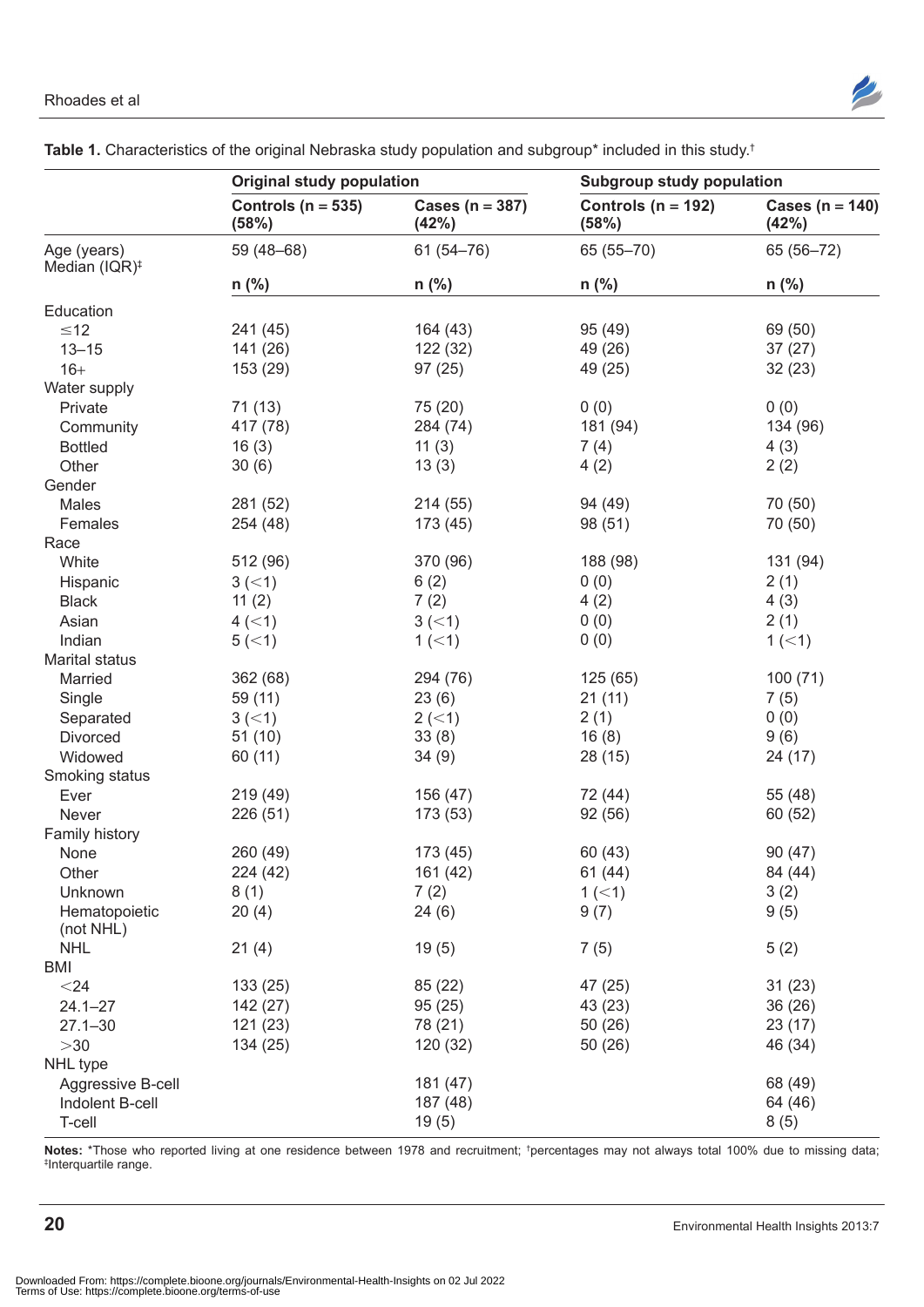

|                          | Controls ( $n = 192$ )* | Cases ( $n = 140$ ) <sup>†</sup> | <b>OR 95% CI</b>               |  |
|--------------------------|-------------------------|----------------------------------|--------------------------------|--|
| <b>BMI</b>               | 190                     | 136                              | 1.0 referent<br>$1.0(1.0-1.1)$ |  |
| Smoking                  | 163                     | 116                              |                                |  |
| <b>No</b>                | 92                      | 60                               | 1.0 referent                   |  |
| Yes                      | 71                      | 56                               | $1.2(0.8-2.0)$                 |  |
| Education                | 190                     | 136                              |                                |  |
| $\leq 12$                | 95                      | 69                               | 1.0 referent                   |  |
| $13 - 15$                | 49                      | 37                               | $1.0(0.6-1.8)$                 |  |
| $\geq 16$                | 49                      | 32                               | $1.1(0.6-2.1)$                 |  |
| Family history of cancer | 190                     | 136                              |                                |  |
| None                     | 90 (47%)                | 61 (44%)                         | 1.0 referent                   |  |
| Other cancer             | 83 (43%)                | 61(44%)                          | $0.5(0.2 - 1.7)$               |  |
| Unknown cancer           | 2(2%)                   | $1 (< 1\%)$                      | $0.5(0.2 - 1.7)$               |  |
| Heme, not NHL            | 9(5%)                   | 9(6%)                            | $0.2(0.0-3.0)$                 |  |
| <b>NHL</b>               | 5(5%)                   | 7(5%)                            | $0.7(0.2 - 1.0)$               |  |
| <b>Contaminants</b>      |                         |                                  |                                |  |
| <b>Nitrate</b>           |                         |                                  |                                |  |
| Nitrate $(\leq 2$ mg)    | 135 (70%)               | 102 (73%)                        | 1.0 referent                   |  |
| $(>2$ mg/L)              | 57 (30%)                | 38 (27%)                         | $0.9(0.5-1.4)$                 |  |
| Atrazine                 |                         |                                  |                                |  |
| Never                    | 93 (48%)                | 58 (41%)                         | 1.0 referent                   |  |
| Ever                     | 97 (51%)                | 80 (57%)                         | $1.2(0.8-1.7)$                 |  |
| Methoxychlor             | 189                     | 137                              |                                |  |
| <b>Never</b>             | 142 (75%)               | 104 (76%)                        | 1.0 referent                   |  |
| Ever                     | 47 (25%)                | 33 (24%)                         | $1.0(0.7-1.3)$                 |  |
| $2,4-D$                  | 169                     | 138                              |                                |  |
| <b>Never</b>             | 93 (55%)                | 76 (55%)                         | 1.0 referent                   |  |
| Ever                     | 76 (45%)                | 62 (45%)                         | $1.1(0.9-1.8)$                 |  |
| Simazine                 | 190                     | 138                              |                                |  |
| Never                    | 162 (85%)               | 122 (88%)                        | 1.0 referent                   |  |
| Ever                     | 28 (15%)                | 16 (12%)                         | $0.8(0.4-1.5)$                 |  |
| Alachlor                 | 189                     | 138                              |                                |  |
| <b>Never</b>             | 161 (85%)               | 120 (87%)                        | 1.0 referent                   |  |
| Ever                     | 28 (15%)                | 18 (13%)                         | $0.9(0.5-1.6)$                 |  |

**Table 2.** Univariate risk of nHL associated with BMI, smoking, education, family history of cancer, and drinking water contaminants.

Notes: \*Controls may not sum to 192 due to missing data; <sup>†</sup>cases may not sum to 140 due to missing data.

mean atrazine exposure over time between cases and controls. When mean nitrate and mean atrazine exposures were multiplied, the resulting median exposure was eight times greater for cases than controls (0.42 for cases and 0.05 for controls respectively).

## **Discussion**

For many years, the risk of developing NHL has been postulated to be associated with exposure to nitrate-contaminated drinking water and to pesticides such as the commonly used herbicide atrazine; however, studies have been inconsistent in confirming these associations. $6,7,11$  To our knowledge, this is the first case-control study to examine the risk of NHL associated with exposure to both nitrate and atrazine in drinking water. No association between NHL risk and drinking water containing nitrate or atrazine alone was observed; however our analysis suggests increased NHL risk for subjects exposed to drinking water containing both nitrate and atrazine. We hypothesize that endogenous formation and subsequent metabolism of *N*-nitrosoatrazine is responsible for carcinogenesis. The atrazine molecule has two secondary amine moieties and can form mono-*N*-nitrosoatrazine or di-*N*-nitrosoatrazine. We synthesized mono-NNAT according to the method of Mirvish et  $al<sup>40</sup>$  and found

Downloaded From: https://complete.bioone.org/journals/Environmental-Health-Insights on 02 Jul 2022 Terms of Use: https://complete.bioone.org/terms-of-use

Environmental Health Insights 2013:<sup>7</sup> **21**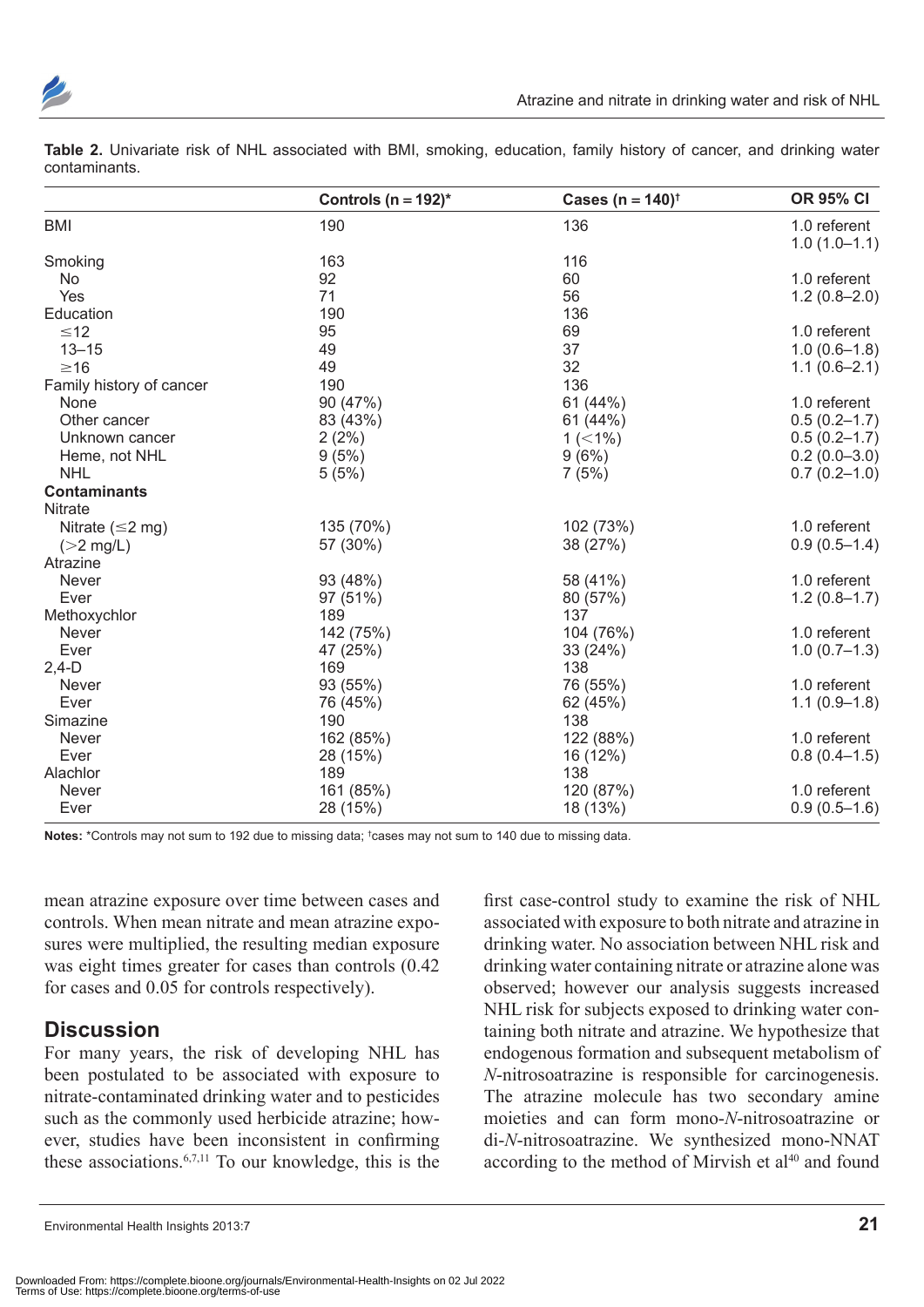

|                       | No. of controls* | No. of cases <sup>t</sup> | <b>Univariate</b><br>OR (95% CI) | <b>Multivariable</b><br>OR (95% CI) |
|-----------------------|------------------|---------------------------|----------------------------------|-------------------------------------|
| <b>Nitrate</b>        | 192              | 140                       |                                  |                                     |
| <b>Never</b>          | 135              | 102                       | $1.0*$                           | 1.0 referent                        |
| Ever                  | 57               | 38                        | $0.9(0.5-1.4)$                   | $0.6(0.3-1.1)$                      |
| Atrazine              | 190              | 138                       |                                  |                                     |
| <b>Never</b>          | 93               | 58                        | $1.0*$                           | 1.0 referent                        |
| Ever                  | 97               | 80                        | $1.2(0.8-1.7)$                   | $1.0(0.7-1.4)$                      |
| Atrazine $+$ nitrate  | 190              | 138                       |                                  |                                     |
| <b>Never</b>          | 174              | 120                       |                                  |                                     |
| Ever                  |                  |                           |                                  |                                     |
| NHL in aggregate      | 16               | 18                        |                                  | $2.5(1.0-6.2)$                      |
| Indolent B-cell NHL   | 16               | 7                         |                                  | $3.5(1.0-11.6)$                     |
| Aggressive B-cell NHL | 16               | 11                        |                                  | $1.9(0.6 - 5.6)$                    |

**Table 3.** Age adjusted odds ratios (ORs) and 95% confidence intervals (CI) from univariate and multivariable main effects and interaction models of nitrate, atrazine, and the interaction of nitrate and atrazine in assessing risk for nHL in nebraska.

Notes: \*Controls may not sum to 192 due to missing data; <sup>†</sup>cases may not sum to 140 due to missing data.

it very stable when stored at 0 °C in an amber vial. We also found that NNAT formed readily in aqueous solution at a pH between 2 and 4, comparable to that of the human stomach, and in soil at  $pH \leq 5^{41}$  Di-nitrosated atrazine is much less stable and readily decomposes to mono-NNAT.<sup>42</sup> Both nitrosamines may be forming during digestion and di-NNAT could be more toxic than mono-NNAT. No di-NNAT was detected in the soil and water experiments.

Many nitrosamines have been reported as carcinogenic in animal models.26,43–45 Studies have shown that nitrosamines act differently depending on chemical structure and physicochemical properties, and that metabolism can vary among nitrosamines. $46,47$ Meisner et  $a^{31}$  reported significant increases in chromosome breakage in human lymphocytes exposed to 0.1 µg NNAT/L, a 1,000 to 10,000-fold smaller concentration than nitrate, nitrite, and/or atrazine producing comparable damage.31 Contamination of groundwater with atrazine and nitrate can be chronic and nitrosamines are reportedly more effective in tumor induction when administered chronically than as a single large dose.<sup>43</sup> The specific mechanism of action for NNAT is not known, but the mechanism most frequently attributed to *N*-nitrosamine carcinogenicity requires metabolic activation by a cytochrome P450 enzyme, most commonly CYP450 2E1. In this reaction, an intermediate radical is generated and subsequently hydroxylated at the α-carbon to produce a hydroxynitrosamine. The hydroxynitrosamine is unstable and decomposes to

an alkyldiazonium ion, which is an aggressive alkylating agent.27,29 Alkyldiazonium ions can alkylate DNA bases, especially at N-7 and O-6 of guanine and O-4 of thymine. Cancer initiation is thought to occur when the O-6-alkylguanine pairs with thymine rather than cytosine, producing  $G:C-A:T$  mutations.<sup>27,44,48</sup> Although the topic is controversial, researchers have concluded that neither nitrate nor atrazine are mutagenic or carcinogenic $49-54$  and the results of our exploratory study are consistent with those reports.

For nitrosation to occur, the concentration of available nitrite must be at least four times that of the nitrosatable compound.40 In the present study, subjects exposed to both nitrate and atrazine were exposed to nitrate at a concentration nearly 1000 times greater than atrazine. Approximately 5% of ingested nitrate is converted to nitrite in saliva.27 Simultaneous exposure to 1 mg of nitrate and 1 µg of atrazine in 1 L of drinking water would yield a nitrite concentration 50 times greater than atrazine, which is more than adequate for nitrosation.

When conducting epidemiology studies assessing disease risk due to drinking water exposure, the contribution of water supply infrastructure must be considered to limit misclassification. The 1996 study<sup>7</sup> evaluating NHL risk associated with exposure to nitrate in drinking water included all well and distribution data which could have led to exposure misclassification, producing a false positive finding (type I error). Many PWS wells are routinely sampled but do not provide drinking water and are not decommissioned and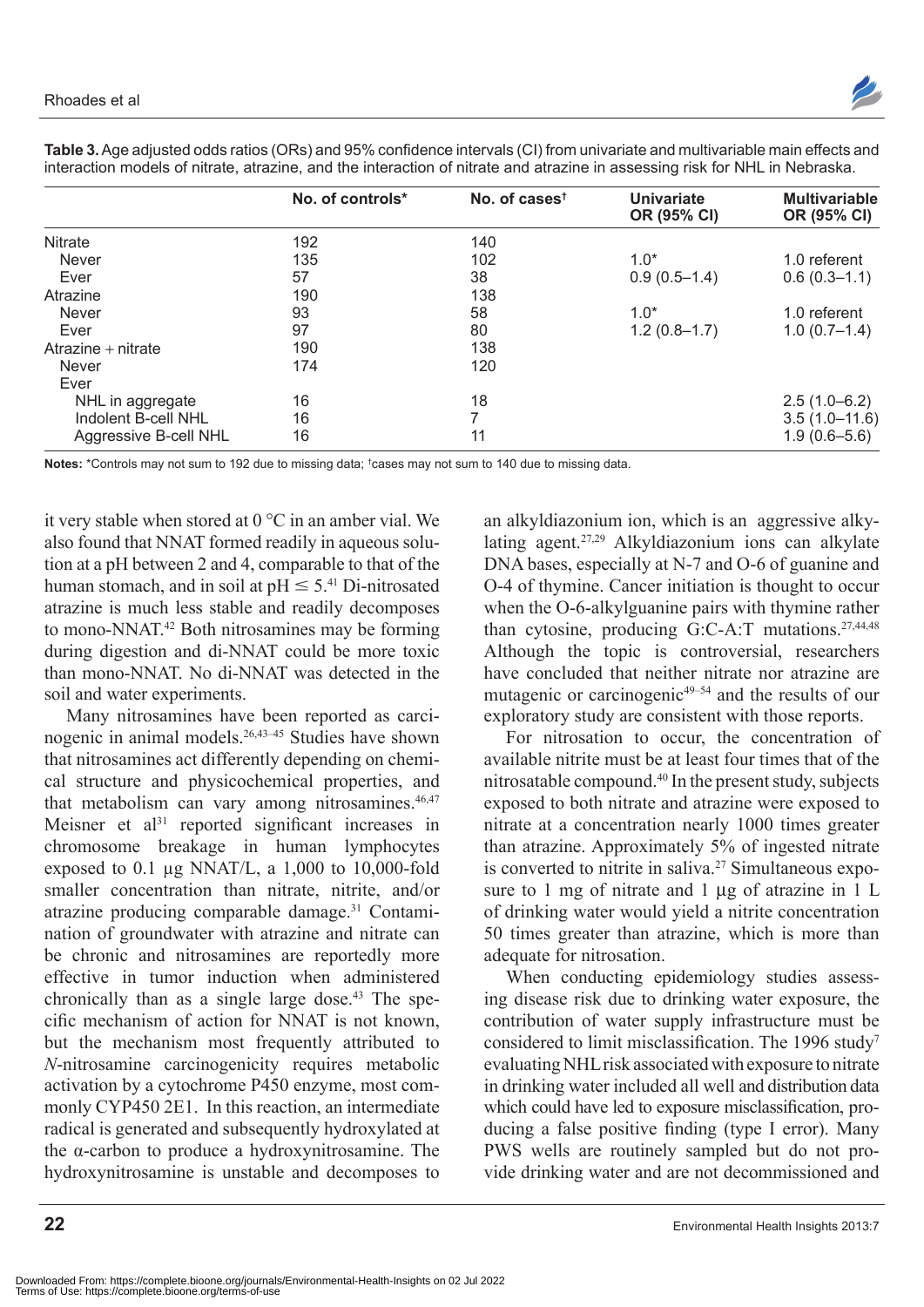

remain available for fire protection, irrigation and for uses other than human consumption. Data from these wells are entered into the Nebraska Health and Human Services drinking water database as an active well. Unless a well is formally decommissioned and capped, quarterly monitoring is required under the SDWA. These wells may have higher nitrate concentrations or detectable levels of atrazine, biasing results away from the null hypothesis of no association between exposure to nitrate and atrazine in drinking water and the risk of developing NHL. To reduce misclassification we investigated the PWS infrastructure and only included wells contributing to a subject's residence. Furthermore, sampling from the distribution system occurs at random locations within the PWS and contaminant concentrations can differ depending on where the sample was obtained. Since 1993, sampling must be performed where the water enters the distribution system. This point of entry (POE) may be a treatment plant, reservoir, or well. Data in the current study were from samples obtained at the POE and water source inclusion/exclusion criteria were based on contribution to the location of interest. Finally, more water quality data have been compiled since the last Nebraska study, resulting in a more exact assessment of individual-specific drinking water exposures. Although the exclusion of participants not living at the same residence for the entire time period of interest reduced sample size, it more importantly eliminated exposure misclassification due to differences in drinking water quality between residence locations and exposure duration.

Consideration should be given to the limitations of the study. Transcription of large amounts of water data is not likely to be error-free but misclassification due to transcription errors should be minimal. Secondly, most environmental epidemiological datasets have missing exposure data for many participants. In this study, missing water data were generally due to data being destroyed (PWSs are required to maintain water quality records for only 10 years), frequency of monitoring (which depends on previous concentrations as monitoring of nitrate-N is required only yearly if the concentration is less than or equal to 5 mg/L and pesticide monitoring is required only every three years if no detection), and when the PWS implemented the SDWA (after passage of the SDWA, PWSs were allowed a few years for compliance). We

generally assume that missing data alters the results of the analysis and makes findings less meaningful. In this analysis, results were unchanged using a first-observation-carried-forward or a last-observation-carried-backward method of imputation. Third, pesticide exposure history and occupational history, neither of which was available for this secondary analysis, could be confounding the results. The original study found that farmers using insecticides had a weak elevated risk of NHL (OR =  $1.2$ ; CI =  $0.9-1.6$ ) as did farmers who used herbicides  $(OR = 1.1)$ ;  $CI = 0.8-1.5$ , compared with non-farmers. Family history of hematopoietic cancer among first-degree relatives was significantly associated with increased risk of NHL (OR = 1.5; CI = 1.0–2.5) in the original study but not in this study. When the highest quartile of intake was compared with the lowest, the original study reported an increased risk of NHL associated with total fat  $(OR = 1.6; CI = 0.8-3.0)$ . No apparent association between NHL and cigarette smoking was found.<sup>34</sup>

Furthermore, farmers may live in areas where water has higher nitrate and atrazine concentrations and may, because of their occupation, also have other modes of pesticide exposures. Alternatively, one could assume that most farmers live in rural areas and use private wells. This study included only subjects who used public water systems and lived at one residence during the latency period (1978–1998). It is expected, however, that small town residents would have increased exposure from application due to their residence being closer to farm fields. Excluding the two largest cities represented in this study (Lincoln and Omaha) produced no change in our results. Water quality may be a surrogate for some other factor in the environment such as exposure to farm animals,<sup>55</sup> another drinking water contaminant such as arsenic, uranium or another agrichemical, or exposure to nitrosamines produced from drinking water disinfection treatments<sup>56</sup> The data were not sufficient to evaluate NHL risk associated with alachlor combined with nitrate (3 cases, 3 controls) or simazine combined with nitrate (1 case, 3 controls). Finally, because an association was observed only after dichotomizing the nitrate and atrazine data, it is possible that the positive finding is due to chance. The nitrate-N data have a positively skewed distribution and mean exposure concentrations range from 0.00 mg/L to 8.08 mg/L

Environmental Health Insights 2013:<sup>7</sup> **23**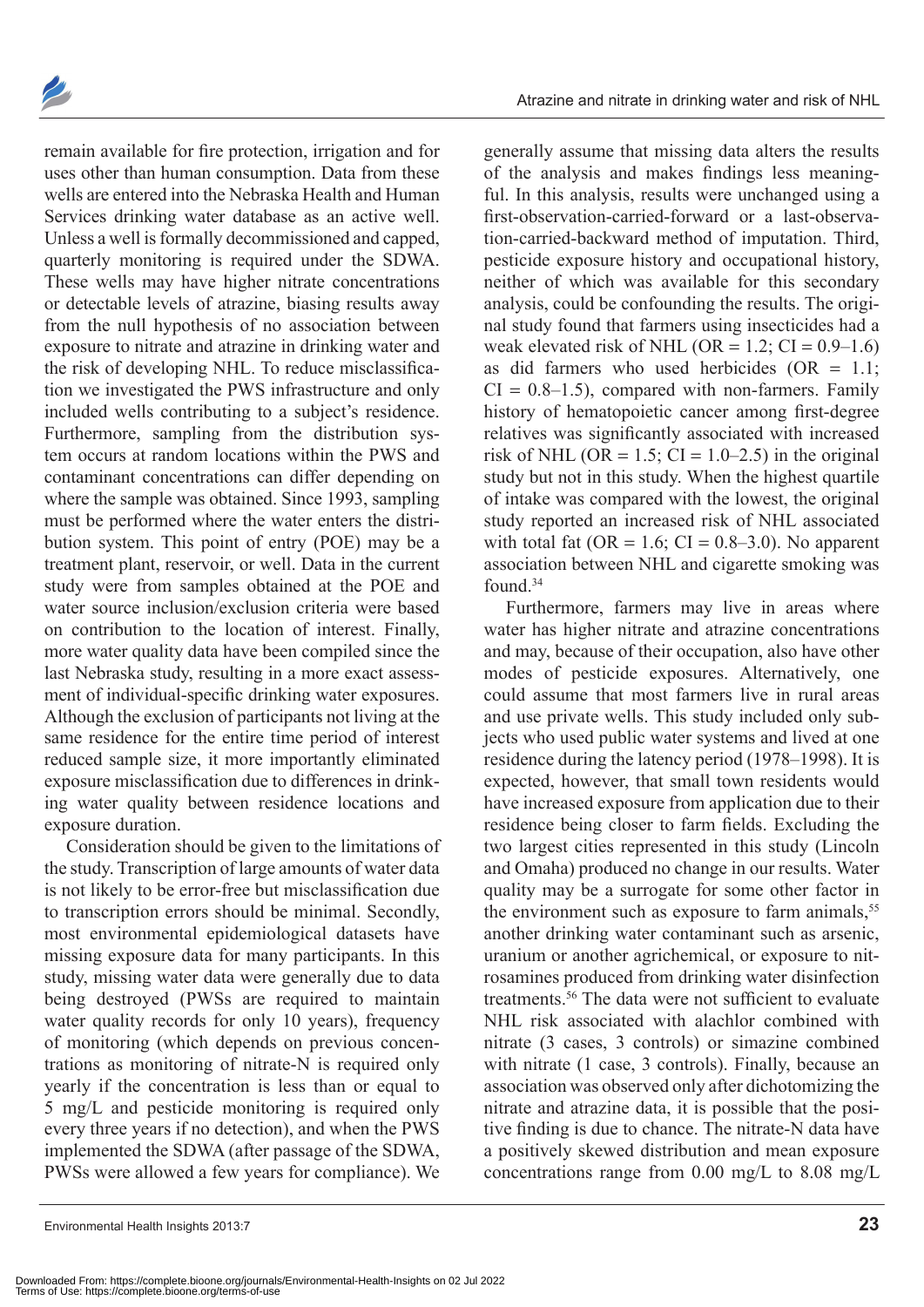



**Figure 1.** Mean nitrate exposure for cases and controls.

with a median concentration of 0.94 mg/L (Fig. 1). The atrazine data have a bimodal distribution and are zero-inflated, with mean exposure concentrations ranging from  $0.00 \mu g/L$  to  $0.80 \mu g/L$  and a median exposure concentration of 0.08 µg/L (Fig. 2). The





64 controls) but the association was less strong for the highest atrazine exposure quartile and NHL risk (OR, 3.3; CI, 1.0–11.1;  $P = 0.06$ ; n = 16 cases and 28 controls). To evaluate the quantitative doseresponse relationship regarding the interaction of atrazine and nitrate, we fit the logistic regression and found that the relationship between log odds and atrazine increased as nitrate dose increased, although not significantly  $(P = 0.168)$ . Confounding due to the  $t(14;18)$  translocation

second highest quartile of atrazine exposure showed an association between exposure and risk of NHL (OR, 4.8; CI, 1.2–19.9; *P* = 0.03; n = 56 cases and

typically seen in NHL patients with indolent B-cell lymphoma could be a limiting factor.<sup>57</sup> A study evaluating the occurrence of t(14;18) in cases versus controls and exposure to nitrate and atrazine in drinking water would be informative. An additional limitation is subject-specific water consumption information. We could only estimate tap water intake based on a 1989 report in which the investigators evaluated total water and tap water intake in the United States by age and gender.<sup>38</sup> Incorporating these data into the analysis did not elicit a discrepancy with our original findings.

With just over 8% of controls exposed to nitrate and atrazine, this study has a post-hoc power of 79% to detect a true difference in risk of NHL in aggregate and 97% power to detect a difference in risk of indolent B-cell NHL between subjects exposed and subjects not exposed to nitrate and atrazine in drinking water. We recognize that dichotomization is less efficient for statistical analysis and decreases power; however, the finding of an increased risk of NHL in association with exposure to nitrate and atrazine in drinking water warrants reporting and should be confirmed in a larger study. This could be accomplished with a historical cohort study. Using water quality data from several agricultural regions, subjects would be stratified according to the occurrence of nitrate, atrazine, and the combination of nitrate and atrazine. Then incidence of NHL would be compared between the groups: high nitrate:low nitrate; nitrate + atrazine:nitrate; nitrate + atrazine:atrazine; atrazine:no atrazine. Alternatively, a case control study could be repeated with a larger number of participants to increase the power of the findings. A crucial element to epidemiology studies that evaluate cancer risk in association with environmental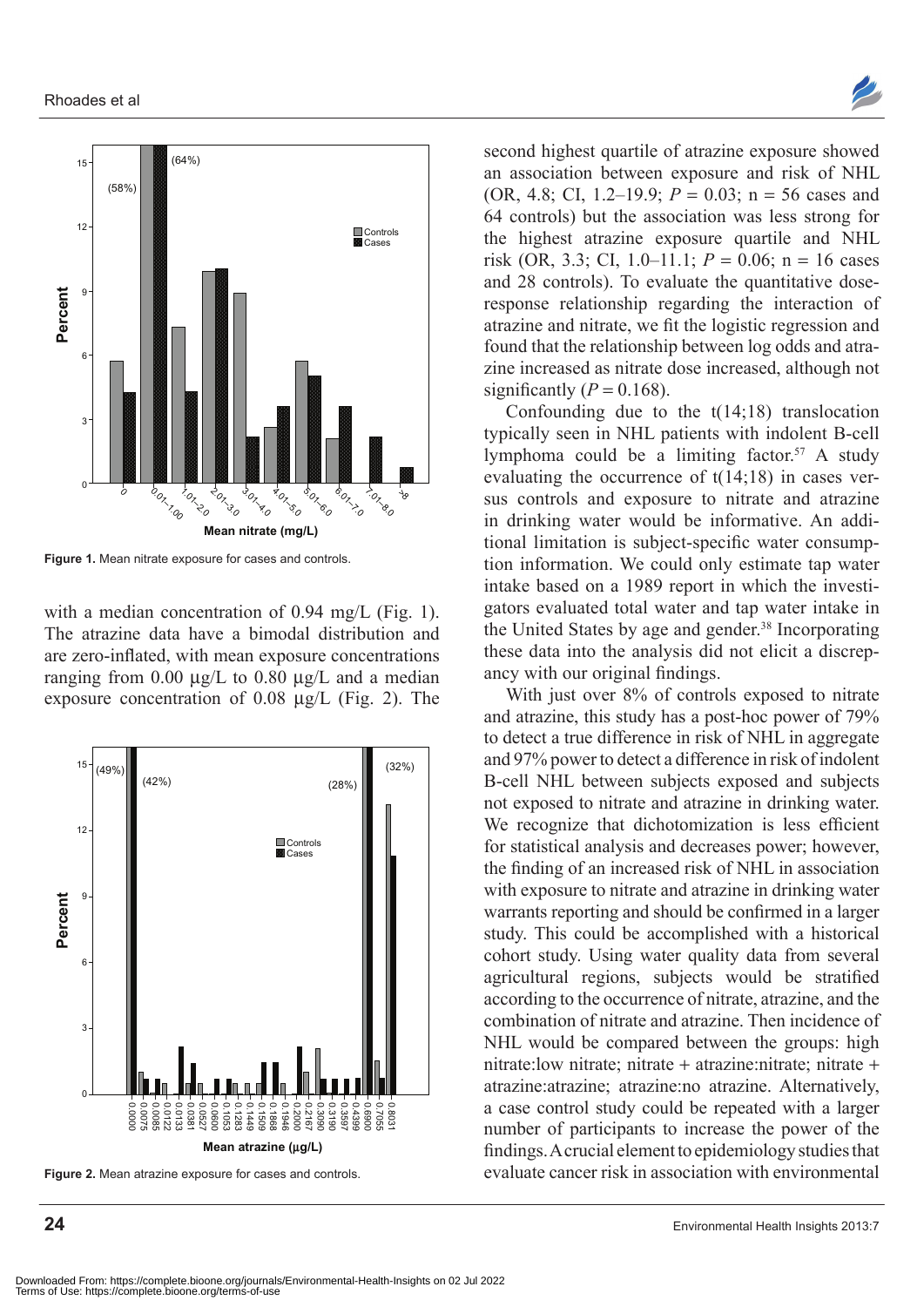

exposures such as drinking water contaminants is the longevity at a residence. Most cancers have latency periods of 10–20 years. Therefore, to eliminate exposure misclassification, an investigator must be able to estimate exposure retrospectively over a long time period. Finally, the best possible study would be a prospective cohort study. Subjects would be enrolled and their drinking water sampled annually for 20 years. Statistical analysis would then be conducted to evaluate if those exposed to nitrate, atrazine, or nitrate and atrazine together were more likely to develop NHL than those not exposed, controlling for other known risk factors and confounders. A cohort study would offer subject-specific water data to determine exposure rather than estimating exposure, as is the protocol for retrospective studies. Analysis could also be performed for drinking water contaminants not regulated under the SDWA, such as deethylatrazine and deisopropylatrazine, two degradation products of atrazine which are also nitrosatable. Although prospective cohort studies elicit the most reliable information, these studies are very expensive and timeconsuming. Confirmation of our results in a larger study would increase our confidence in generalizing the results to people chronically exposed to these two drinking water contaminants.

## **conclusion**

Our findings illustrate the potential significance of evaluating mixtures of compounds for toxicity. To our knowledge, this study is the first to evaluate NHL risk associated with exposure to both nitrate- and atrazine-contaminated drinking water. Our findings suggest that exposure to drinking water containing nitrate is associated with a nearly three-fold increase in risk for developing NHL if atrazine is also present in the drinking water. The mechanism by which nitrosamines form and are metabolized makes it biologically plausible that simultaneous exposure to nitrate and atrazine in drinking water may increase the risk of developing NHL. Atrazine is a relatively persistent groundwater contaminant and has been detected for the past 40 years.13,37,58 Groundwater monitoring studies and exposure data suggest that simultaneous exposure to nitrate and atrazine is probably not an acute event but rather one that can occur over decades, depending on residential longevity. Two atrazine degradation products (deethylatrazine

and deisopropylatrazine) are also nitrosatable and relatively persistent in groundwater; however, they were not evaluated in this study and are not routinely monitored. Deethylatrazine, the most important degradate, could easily be quantified using EPA method 525; however, quantification of deisopropylatrazine would be difficult without employing isotope dilution. If concentrations of these degradation products are included, total atrazine residues in groundwater may be two to five times that of atrazine alone.15,59 To our knowledge, studies evaluating the toxicity of nitrosated atrazine degradation products have not been conducted.

Future studies addressing nitrate in drinking water as a risk factor for NHL should evaluate both concurrent exposure to atrazine and NHL subtype. When exposed to a mixture of contaminants in drinking water, there is potential for *in vivo* formation of a more toxic compound. This is of particular concern when biological plausibility exists, as in the case of exposure to nitrate and secondary amines, many of which will nitrosate under conditions similar to that of the human stomach and form cancer-causing nitrosamines. The importance of evaluating mixtures when assessing risk has been underscored by the EPA, National Research Council, and the US Geological Survey.<sup>60,61</sup>

## **Acknowledgments**

This research was made possible by the subjects participating in the original study. We thank Brian Chiu at the University of Chicago for providing the case control data and the public water supply managers for their assistance in collecting and analyzing the water data. Many thanks to Debbi-Barnes Josiah (Nebraska Department of Health and Human Services) for her review and constructive comments in the preparation of this manuscript.

## **Author contributions**

Conceived and designed the experiments: MGR, JLM, CLB, PJS, RFS. Analyzed the data: MGR, JLM, CLB, AK, JMV, KME, RFS. Wrote the first draft of the manuscript: MGR. Contributed to the writing of the manuscript: MGR, JLM, CLB, PJS, AK, JMV, KME, RFS. Agree with manuscript results and conclusions: MGR, JLM, CLB, PJS, AK, JMV, KME, RFS. Jointly developed the structure and arguments for the paper: MGR, JLM, CLB, PJS, JMV, KME, RFS. Made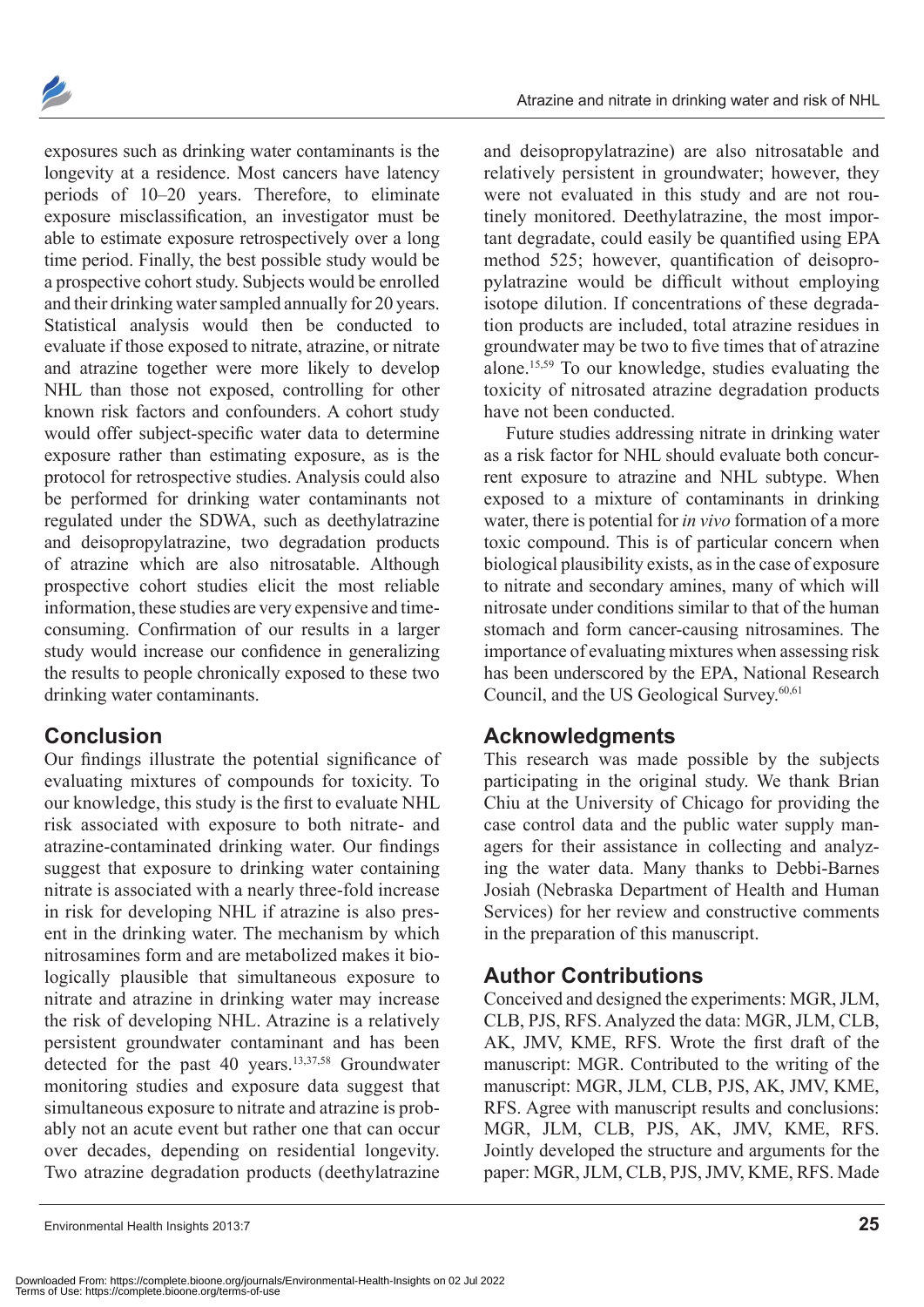critical revisions and approved final version: MGR, JLM, CLB, PJS, AK, JMV, KME, RFS. All authors reviewed and approved of the final manuscript.

#### **Funding**

Partial support for this project was provided by the Center for Environmental Toxicology, University of Nebraska Medical Center, Omaha, Nebraska.

#### **competing Interests**

JMV's institution has received grants or has grants pending from Celgene, GSK and Genentech. Other authors disclose no competing interests.

## **Disclosures and ethics**

As a requirement of publication author(s) have provided to the publisher signed confirmation of compliance with legal and ethical obligations including but not limited to the following: authorship and contributorship, conflicts of interest, privacy and confidentiality and (where applicable) protection of human and animal research subjects. The authors have read and confirmed their agreement with the ICMJE authorship and conflict of interest criteria. The authors have also confirmed that this article is unique and not under consideration or published in any other publication, and that they have permission from rights holders to reproduce any copyrighted material. Any disclosures are made in this section. The external blind peer reviewers report no conflicts of interest.

Farming practices and the use of fertilizers and pesticides in the past 50 to 60 years have led to public concern that drinking water contaminated with agrichemicals may increase risk of developing cancer. This report presents the findings of a hypothesis-generating study conducted to assess the risk of non-Hodgkin lymphoma after simultaneous exposure to two agrichemicals found in some drinking waters.

#### **References**

- 1. Devesa SS, Fears T. Non-Hodgkin's lymphoma time trends: United States and international data. *Cancer Res*. 1992;52(Suppl):5432S–40.
- 2. Department of Health and Human Services, Centers for Disease Control and Prevention. United States Cancer Statistics (USCS). 1999–2008 Cancer Incidence and Mortality Data. Available at: http://[www.cdc.go](http://www.cdc.gov/cancer/npcr/uscs)v/cancer/npcr/ uscs.
- 3. Cantor KP, Blair A, Everett G, et al. Pesticides and other agricultural risk factors for non-Hodgkin's lymphoma among men in Iowa and Minnesota. *Cancer Res*. 1992;H52:2447–55.
- 4. Schroeder JC, Olshan AF, Baric R, et al. Agricultural risk factors for t(14;18) subtypes of non-Hodgkin's lymphoma. *Epidemiology*. 2001;12(6):701–9.



- 5. Richardson DB, Terschuren C, Hoffman W. Occupational risk factors for non-Hodgkin's lymphoma: A population based case-control study in Northern Germany. *Am J Indust Med*. 2008;51:258–68.
- 6. Weisenburger DD. Environmental epidemiology of non-Hodgkin's lymphoma in eastern Nebraska. *Am J Indust Med*. 1990;18:303–5.
- Ward MH, Mark SD, Cantor KP, Weisenburger DD. Drinking water nitrate and the risk of non-Hodgkin's lymphoma. *Epidemiology*. 1996;7:465–70.
- 8. Ward MH, Cerhan JR, Colt JS, Hartge P. Risk of non-Hodgkin lymphoma and nitrate and nitrite from drinking water and diet. *Epidemiology*. 2006;17: 375–82.
- 9. Freedman DM, Cantor KP, Ward MH, Helzlsouer KJ. A case-control study of nitrate in drinking water and non-Hodgkin's lymphoma in Minnesota. *Arch Env Health*. 2000;55:326–9.
- 10. Weyer PH, Cerhan JR, Kross BC, et al. Municipal drinking water nitrate level and cancer risk in older women: the Iowa women's health study. *Epidemiology*. 2001;11:161–9.
- 11. Zahm SH, Weisenburger DD, Cantor KP, Holmes FF, Blair A. Role of the herbicide atrazine in the development of non-Hodgkin's lymphoma. *Scand J Work Env Health*. 1993;48:108–14.
- 12. De Roos AJ, Hartge P, Lubin JH, et al. Integrative assessment of multiple pesticides as risk factors for non-Hodgkin's lymphoma among men. *Occ Env Med*. Sep 2003;60(9):E11.
- 13. Fritschi L, Benke G, Hughes AM, et al. Occupational exposure to pesticides and risk of non-Hodgkin's lymphoma. *Am J Epidemiology*. 2005;162:849–57.
- 14. Orsi L, Delabre L, Monneraeu A, et al. Occupational exposure to pesticides and lymphoid neoplasms among men: results of a French case-control study. *Occ Env Med*. 2009;66:291–8.
- 15. Spalding RF, Exner ME, Snow DD, Cassada DA, Burbach ME, Monson SJ. Herbicides in ground water beneath Nebraska's Management Systems Evaluation Area. *J Env Qual*. 2003;32:92–9.
- 16. Nebraska Department of Environmental Quality. *Nebraska Groundwater Quality Monitoring Report*. 2005–2007. Available at: http://[www.deq.state.](http://www.deq.state.ne.us) [ne.us.](http://www.deq.state.ne.us)
- 17. Exner ME, Perea-Estrada H, Spalding RF. Long-term response of groundwater nitrate concentrations to management regulations in Nebraska's central Platte valley. *Sci World J*. 2010;10:286–97.
- 18. US Department of Agriculture National Agrigulture Statistics Service. *Farm and Ranch Irrigation Survey*. 2003. Volume 3, special studies. Available at: http://[www.nass.usda.go](http://www.nass.usda.gov/census)v/census.
- 19. Johnson BB, Kamble ST. *Pesticide Use on Major Crops in Nebraska-1982*. Lincoln: Department of Agricultural Economics, University of Nebraska; 1984.
- 20. Sass JB, Colangelo JD. European Union bans atrazine, while the United States Negotiates continued use. *Int J Occup Environ Health*. 2006;12: 260–7.
- 21. Gillom RJ, Barbash JE, Crawford CG, et al. *The Quality of Our Nation's Waters—Pesticides in the Nation's Streams and Ground Water*. 1992*–*2001. Reston, VA: Circular 1291, US Geological Survey; 2006.
- 22. Gosselin D, Headrick CJ, Tremblay V, Chen X, Summerside S. Domestic well water quality in rural Nebraska: focus on nitrate-nitrogen, pesticides, and coliform bacteria. *Ground Water Monitoring and Remediation*. 1997;  $17(2)$ : 77–87.
- 23. Ward MH, deKok TM, Levallois P, et al. Workgroup report: Drinking-water nitrate and health-recent findings and research needs. *Env Health Persp*. 2005;113:1607–14.
- 24. Cova D, Nebuloni C, Arnoldi A, Bassoli A, Trevisan M, Del Re AAM. N-nitrosation of triazines in human gastric juice. *J Ag Food Chem*. 1996;44: 2852–5.
- 25. Krull IS, Mills K, Hoffman G, Fine DH. The analysis of N-nitrosoatrazine and N-nitrosocarbaryl in whole mice. *J Anal Toxicol*. 1980;4:260–2.
- 26. Pruessmann R, Stewart BW. N-nitroso carcinogens. In: Searle CE, editor. *Chemical Carcinogens*. Washington, DC: American Chemical Society; 1984:643–868.
- 27. Mirvish SS. Formation of *N*-nitroso compounds: chemistry, kinetics and *in vivo* occurrence. *Tox and Appl Pharm*. 1975;31:325–51.
- 28. Wolfe NL, Zepp RG, Gordon JA, Fincher RC. *N*-nitrosamine formation from atrazine. *Bull Env Con and Tox*. 1976;15:342–7.